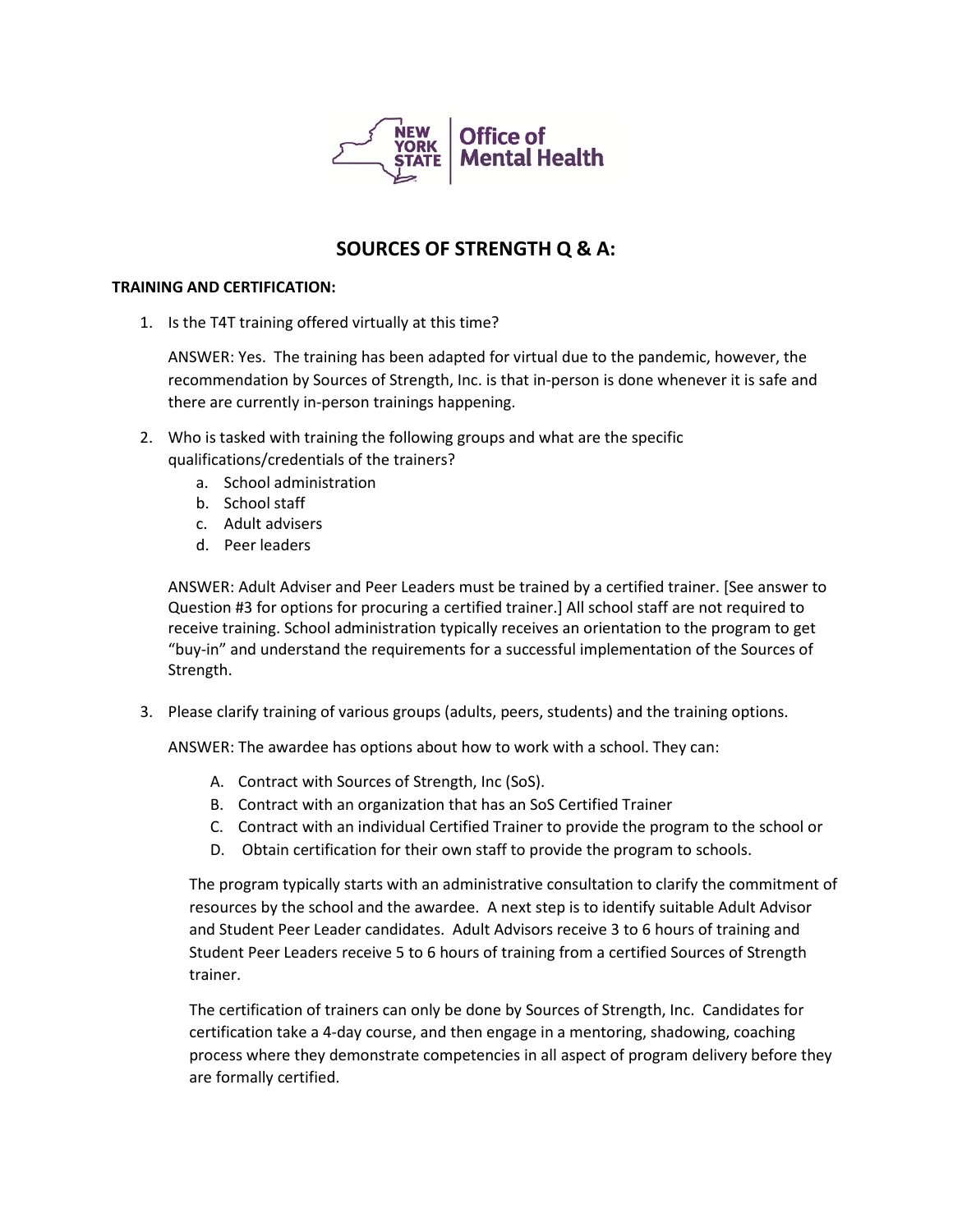4. How long does the training for trainers component take? And can we assume that the budget covers the cost of the training?

ANSWER: The training for trainer candidates is four days long. To be certified as a trainer, a candidate must not only complete the 4-day course, but also complete a series of steps which includes a mentoring, shadowing, coaching process where they demonstrate competencies in all aspect of program delivery before they are formally certified.

Awardees can send individual trainer candidates to a Sources of Strength Training for Trainers event, and they have the option of using grant funds to sponsor a Training for Trainers event and preparing several trainer candidates at once.

The awardee's budget can be used to cover the cost of providing certified trainers to provide the necessary training to schools [using one of the options described in the answer to question #3 above].

5. Are we required to have our people certified?

ANSWER: Whoever is delivering the training needs to be certified. However, the awardee can contract with Sources of Strength, Inc., a Sources of Strength, Inc. Certified Trainer, or another agency that has certified trainers to provide the Peer Leader and Adult Advisor training. Training is only one aspect of implementation support.

6. With an anticipated average of 25 schools per year, approximately how many trainings total per year are typically held?

ANSWER: The expectation is that approximately 5 new schools per year would be added and that schools are supported with funded training for the first three years, so approximately 15 schools are supported with training in any one year. Each school would receive a Student Peer Leader and Adult Advisor training each year.

7. The evaluation criteria mention school-based experience and evidence-based experience, but Dr. Carruthers specifically mentioned Sources of Strength and suicide EBPs. Which experience is anticipated to gain the highest value?

ANSWER: Eligible applicants are not-for-profit agencies with 501(c) (3) incorporation that have experience implementing evidence-based prevention programming in youth serving organizational settings, such as schools. Section 4.1/Evaluation Criteria explains how all criteria is weighted. Refer to the scoring rubric to see how criteria are weighted.

8. Can Student Peer Leaders be incentivized for participation?

ANSWER: The program derives its strength from student leadership driven to make changes in the culture of their school and community. Sources of Strength is activity-based and often students engage in fun and creative activities that involve food, art supplies, t-shirts, and music. These activities can be funded. However, monetary incentives to individual students to participate will not be supported.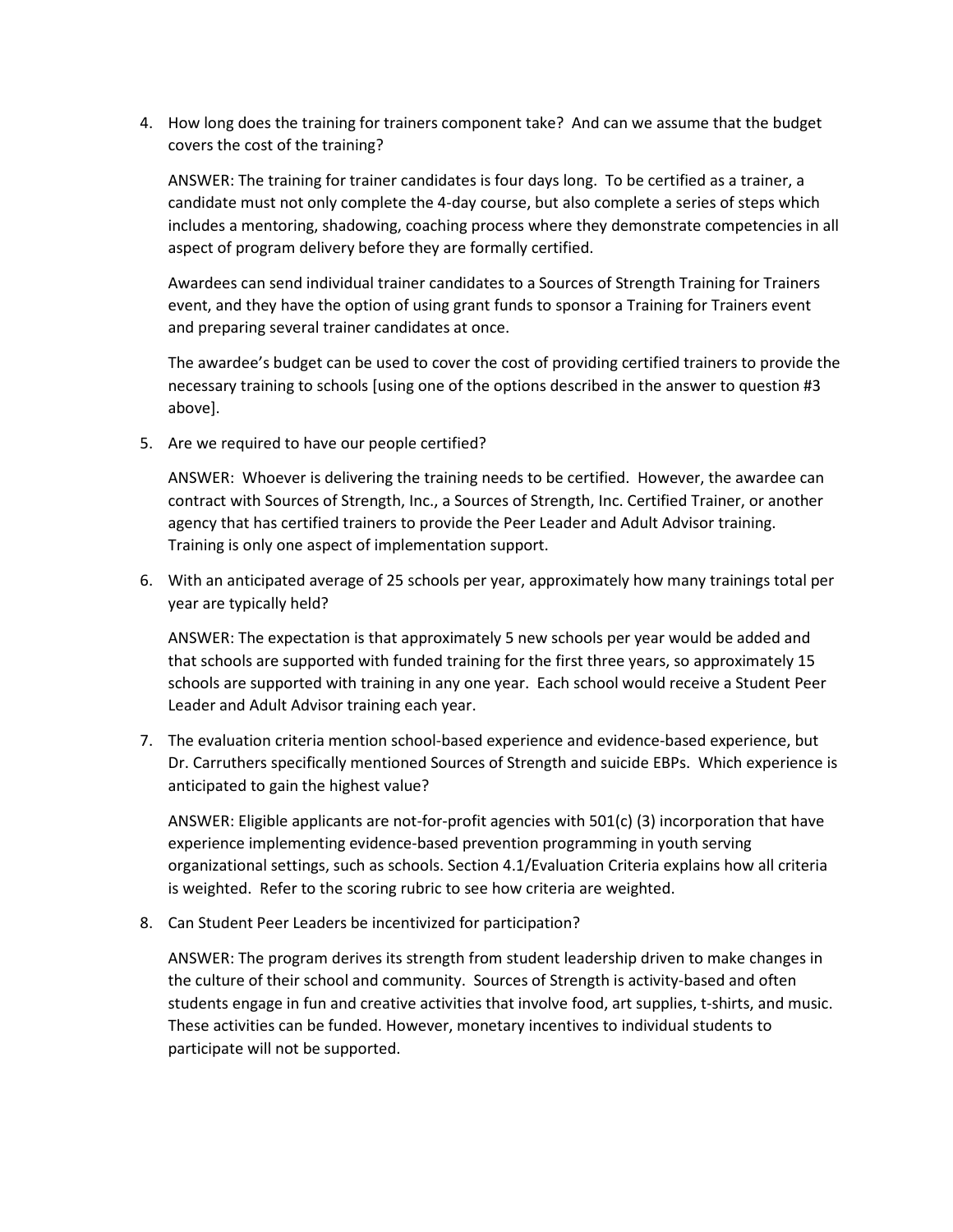9. How are individual schools selected to receive the training?

ANSWER: The awardee is expected to support implementation of the Sources of Strength Program in schools currently enrolled until they complete year three of implementation. New schools, approximately five schools a year, will be selected by NYS OMH.

10. So SOS National (Sources of Strength, Inc.) would send people to train 5 different schools per year? Is that correct?

ANSWER: Not necessarily. The awardee has options about how to provide the training.

- A. They can contract with Sources of Strength, Inc. to provide Adult Advisor and Student Peer Leader training.
- B. They can contract with another organization that has Sources of Strength certified trainers to provide the Adult Advisor and Student Peer Leader training.
- C. They can contract with an individual trainer that is Certified by Sources of Strength, Inc.
- D. They can get their own staff certified to provide the training.

The certification of trainers can only be done by Sources of Strength, Inc. Candidates for certification take a 4-day course, and then engage in a mentoring, shadowing, coaching process where they demonstrate competencies in all aspect of program delivery before they are formally certified.

## **PARTICIPATING SCHOOL SELECTION:**

11. How will participating schools be selected?

ANSWER: OMH will determine participating schools. OMH will be weighing a number of factors in school selection, including schools that received training and implementation support in the prior year(s), new schools to be added, and schools that may have an urgent need (e.g. a school that experienced multiple recent suicide deaths.). The awardee would be expected to support some schools that are currently in their second or third year of implementation and add approximately five new schools each year. OMH must approve all participating schools received OMH funded support.

12. Are we[applicant] providing the schools that will have the intervention or do we get assigned them once we are chosen?

ANSWER: All schools will be selected by OMH. The awardee is expected to provide Sources of Strength training to schools currently enrolled until they complete year three of implementation. New schools, approximately five schools a year, will be selected by NYS OMH.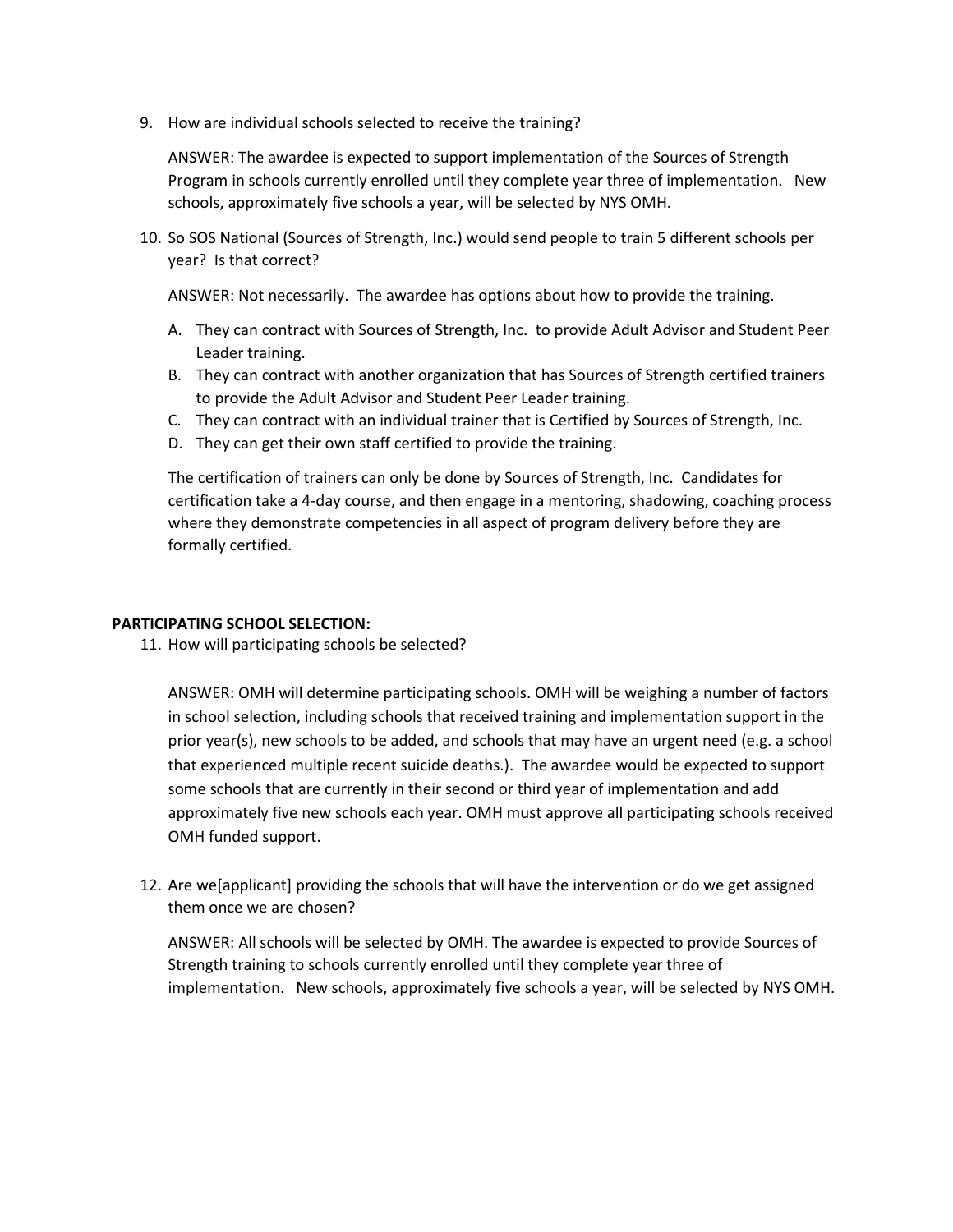## **COSTS AND BUDGET:**

13. Do the costs for schools come out of grant funds or are schools expected to pay with their own resources?

ANSWER: At a minimum, Adult Advisor and Student Peer Leader training, as well as implementation support should be provided by the awardee for the first three years that a school is engaged in the intervention. Sustainability planning beyond the first three years should be incorporated into the program planning process with the school.

- 14. If funding for schools is to come out of the OMH dollars, should this be a cost we are including in our proposed budget? ANSWER: Yes, it should be included in the proposed budget that should be a part of the application.
- 15. Are we permitted, as applicants, to contact and work with Sources of Strength, Inc. in order to plan for budgeting and dissemination while developing our application? ANSWER - No. One of the reasons for the WebEx held on August 30<sup>th</sup> was for Scott LoMurray from Sources of Strength to share this information on the budgeting process. If you need a refresher, the WebEx Recording is on OMH's website where the RFP is located <https://omh.ny.gov/omhweb/rfp/2021/sos/>

Additionally, Sources of Strength pricing list is provided on the Gateway's Pre-Submission Upload page as a reference document.

- 16. For budgeting purposes, please clarify what school-related costs for implementing Sources of Strength are the award winner's responsibility? Given the awardee will train the school personnel, will there be a cost to the school for All staff trainings, or only for the Standard Program implementation? Will the awardee be responsible for covering the cost of the school obtaining and sustaining licensing for the Sources of Strength model? ANSWER: The awardee is responsible for covering the cost of training, technical assistance, and reporting to OMH as specified in the RFP for up to three years and covering any licensing fees associated with using copyrighted Sources of Strength materials. The required training is for adult adviser and peer leaders, not all staff. After 3 years, schools would be responsible for paying for the costs of ongoing training. Because student leaders develop campaigns aimed at positively shaping student norms, including help seeking with a trusted adult, schools may wish to pay for materials to some of those campaigns.
- 17. What are the estimated costs to schools to maintain the program after the 3 years of the RFP support ends?

ANSWER: Schools would need to pay the annual costs associated with training Adult Advisers and Peer Leaders, as well as the costs for receiving additional technical assistance and support. [See answer to Question #3 for information on training certification and Sources of Strength's price list posted to the Gateway Pre-submission Upload page.]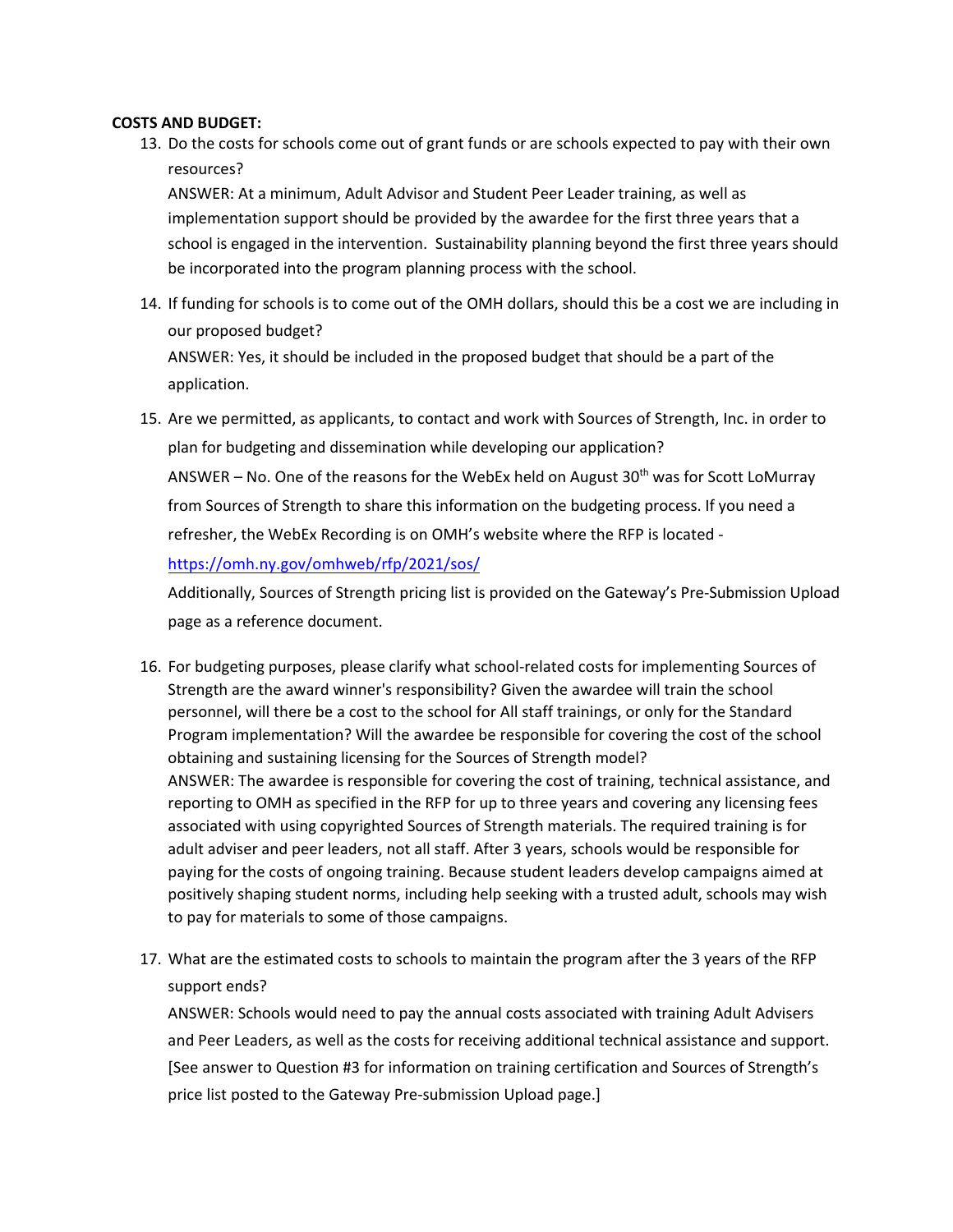18. Would you please define what allowable administrative costs are within the 15% guidelines?

ANSWER - Administrative expenses are any expenses that do not fall under Personnel/Staffing and Other Than Personnel Services (OTPS) – e.g any contributable executive or admin staff salaries, expenses that are not directly contributable to the grant.

#### **TECHNICAL ASSISTANCE:**

19. What will the "on going technical assistance" comprise of?

ANSWER: This is ultimately determined by the bidder. But beyond providing the core training to adult advisers and peer leaders, other activities may include orienting administration to Sources of Strength model and what it requires of schools to successfully implement the program; guiding schools through the process of identifying adult advisers, peer leader nominations and selection; and tracking school performance and providing every school progress reports as described in the RFP. It may also include providing consultation to schools to overcome implementation barriers as they come up.

20. What are the determinates for demonstrating fidelity once trained?

ANSWER: Fidelity is in part measured by tracking school performance and providing that feedback to schools as specified in the RFP. Additional information on Sources of Strength fidelity can be found in [a fidelity tool checklist](https://drive.google.com/file/d/1iPU86YhoBEzEqc8GWeO-y4aohwDpa2J7/view?usp=sharing) created by Sources of Strength.

#### **OTHER/VARIOUS:**

21. How many awards are expected to be given?

ANSWER: One award

22. Are the funds intended to support the existing 70 school sites AND to add additional sites?

ANSWER: Funding is insufficient to continue to cover all schools that have received the program in the past. NYS Senate had provided additional funding for the program that is no longer available. Since 2016, 25 schools have been provided the program through the current NYS OMH contract.

23. Is there a possibility to co-apply with partners and develop a network that implements across the state?

ANSWER: The RFP has a section that asks about partners. Only one organization will be the awardee that assumes responsibility for the grant deliverables and communicated with OMH. However, they can work with partners.

24. Are you expecting the awardee to have previous experience implementing Sources of Strength?

ANSWER: OMH is looking for the strongest applicant. It will certainly give applicants and advantage if they have experience, but it is not a requirement.